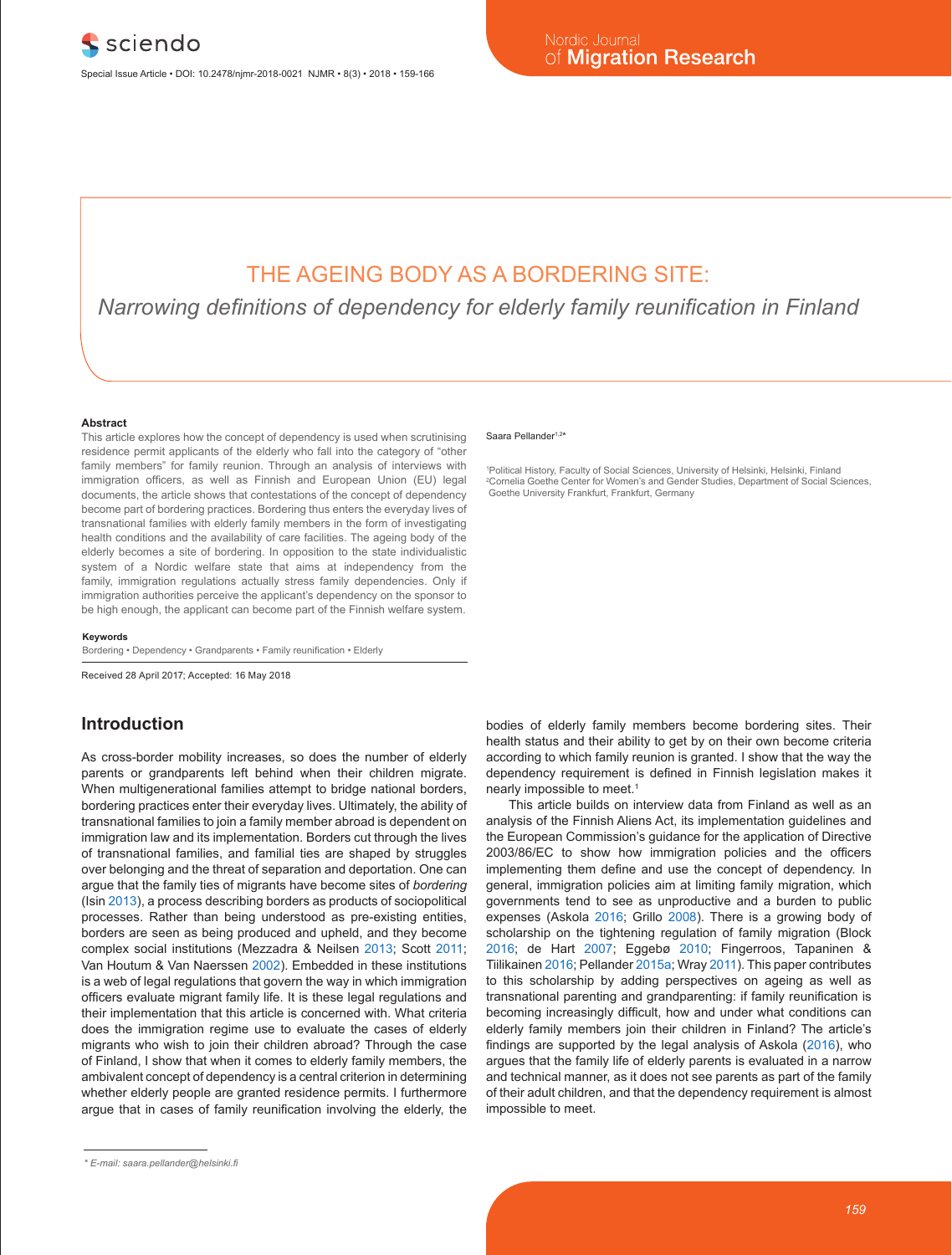Scholars of transnational ageing make a distinction between several separate, yet interconnected, strands of research (Horn & Schweppe 2015; Walsh & Näre 2016). The first two strands are related to migration and retirement: this literature is concerned with retired labour migrants (Baykara-Krumme 2013; Warnes & Williams 2006), as well as scholarship on retirement migration (Ackers & Dwyer 2004; King, Warnes & Williams 2000). Another growing field of research on migration and the elderly relates to the globalisation of care. Here, the logic is opposite to the one I am investigating: it is not the person in need of care who migrates, but rather the person providing care (Gavanas 2013; Lutz & Palenga-Möllenbeck 2012; Parreñas 2001; Wrede & Näre 2013).

A strand of scholarship more closely linked to the focus of this paper, namely research on grandparenting practices across national borders, has explored how care and emotional relations play out transnationally (Baldassar, Wilding & Baldock 2007; Ryan *et al.* 2009; Tiainen-Quadir 2016; Zhou 2013).

An important group for investigation is the elderly people left behind by migrating adult children. A study of older people in rural Albania (King & Vullnetari 2008) describes the difficult choices faced by the elderly parents of children who have migrated. Their options are to stay behind and try to manage there; to emigrate and follow their children; or, to travel between two countries, spending extended periods both at home and in their children's country of residence (Vullnetari & King 2008: 160). The last two options are closely tied to the policies of their children's country of residence. In many cases, elderly Albanians face difficulties getting even a visitor visa to see their family abroad, with the result that many are unable to visit and assist their children on occasions as major as the birth of a child (Vullnetari & King 2008).

As the aforementioned study illustrates, it is frequently difficult for an individual with adult children living abroad to get a resident permit to join them, especially if the parent comes from a non-European Union (EU) country and wants to join children living in Europe. The level of difficulty depends, however, on national and international legislation, as well as on the citizenship and legal status of both the adult child and the elderly parent. Furthermore, class can play a crucial role: especially when living on different continents, travelling back and forth on tourist visas and leading a translocal life might be an option for those with the resources to do so, while those with less financial means are often unable to regularly visit their families if they are not allowed to stay on a more permanent basis.

It is somewhat easier for adult EU citizens to bring parents into their country of residence than it is for nationals of that country, meaning that an EU national living in another EU country tends to have greater family reunification rights than the nationals of that country. Even in countries with rather inclusive family reunification policies, only very few "other family members", i.e. family members other than the sponsor's child, spouse, or cohabiting partner, or parent if a sponsor is younger than 18 years of age, are able to get residence permits (Organisation for Economic Co-operation and Development [OECD] 2017). The present article is primarily concerned with the family reunification of non-EU nationals, as these are the applicants subject to the strict criterion of total dependency.

In what follows, I first present my data and methods and then provide some theoretical insights into the concept of dependency and its analytical use. I also demonstrate how dependency relates to family reunification. I then proceed to analyse how dependency is defined and determined in European and Finnish legislation and the difficulty of proving dependency, followed by an analysis of how dependency and family reunification for the elderly are linked to the welfare state. The final analytical section explores questions of care and the body.

## **Data and methods**

The main data of this study consist of eight semi-structured interviews, conducted between March 2012 and June 2013, with employees of the Finnish governmental agencies primarily responsible for immigration: the Finnish Immigration Service (FIS) and the Finnish Police. I conducted four individual interviews with employees of the FIS; two were currently employed at FIS, and two had already retired. I also interviewed five police officers, three individually and two jointly in a group interview. Each interview lasted between 1 and 2 hours. While the interviews date back to 2012-2013, the legislation affecting the family reunification of "other family members" has not significantly changed, and the findings of this article remain relevant. I conducted the interviews at a time when migration issues were already being publicly discussed but had not yet become as disputed a topic as they have since become. Since the peak in asylum applications in 2015, the FIS has faced significant public criticism for their asylum and family reunification decisions (Kangas 2017; Kuittinen 2018). I may therefore have benefited from conducting my interviews earlier, at a time in which it may have been easier to gain access to the interviewees, as well as easier for them to speak more openly.

Besides interviews, the article draws on national and EU legislative documents, such as the Finnish Aliens Act (*Ulkomaalaislaki* 30.4.2004/301), the Implementation Guidelines on the Aliens Act used by FIS and the Police as well as the European Commission's guidance for the application of Directive 2003/86/EC. Both the interviews and the legal documents were analysed through content analysis, focussing especially on the way in which topics such as grandparents, the elderly and dependency were discussed.

### **Theorising dependency and care: their implications for family reunification**

I understand dependency to be not only a relation between individuals but also a concept that can be approached theoretically. In welfare state literature, both dependency and its counterpart independence play a vital role. The social democratic welfare state, in particular, is said to offer workers greater independence from employers and the capitalist market through processes of de-commodification (Esping-Andersen 1990). The feminist critique of this view demands that different tools be used for analysing the dependencies of women in welfare states (Lewis 1992; Orloff 1993; Sainsbury 1999).

Dependency in psychology and geriatric scholarship is divided among structured dependency, physical dependency, learned helplessness/dependency and interdependency. Baltes (1996) argues that dependency is multidimensional, multifunctional and multicausal. The multifunctionality of dependency refers to societies' acceptance of certain dependencies, such as the dependency of children on their parents, as important for personal development. The dependency of children on their parents is acknowledged as a basis for family reunification, yet this accepted form of dependency ends in most countries at the age of 18: children older than 18 years of age can no longer reunite with their parents abroad, and this threshold can be even earlier if the child gets married.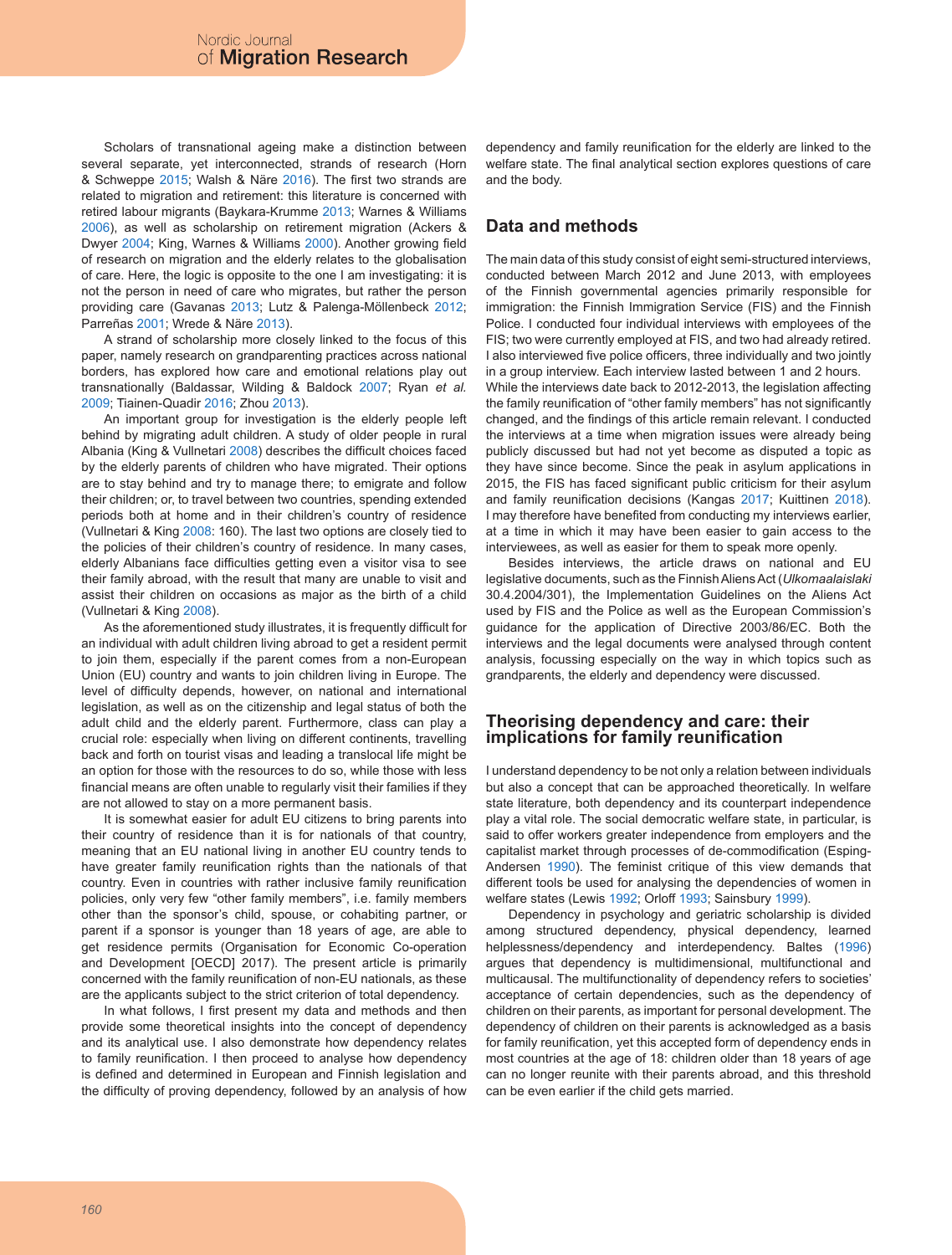**Figure 2.** Dependency Type II: migrant dependency prevented by the state.

The multicausality of dependency captures the fact that social, psychological, economic and cultural conditions have an influence on dependency (Baltes 1996: 9–10). In particular, social, economic and cultural conditions are at work when state bureaucrats evaluate the family reunification rights of the elderly. These social, economic and cultural conditions have naturally changed over time. Fraser and Gordon (1994), in their genealogy of dependency in the American welfare state, show how, in the past, dependency was the norm and did not carry negative connotations. Dependency in that sense referred to subordination and, in the social context in which it was applied, nearly everyone was subordinate to someone else; there was no stigma related to the concept. All household members who were not the (male) head of the household were dependents. It is only with industrialisation that dependency became a personal trait carrying clearly negative and highly gendered and racialised implications (Fraser & Gordon 1994).  $\frac{1}{\pi}$  this thin blue arrow. This then leads to the state not granting a residence permit. Thus, then  $\frac{1}{\pi}$ 

Baltes (1996: 10) speaks of the cultural determination of dependency. Certain groups, such as the elderly, unemployed or women, tend to be called dependent more easily than others; this is the result of a culturally produced understanding.

Having examined policies on family reunification from the perspective of dependency, I have arrived at three different types of migrant dependencies that are either explicitly or implicitly inherent in policies on family reunification; I call these *processes of dependenc*y*.* These three processes of dependency are dependency on the sponsor caused by the state, dependency on the sponsor prevented by the state and dependency on the sponsor required by the state. In this article, I focus in particular on the interplay and frictions between the second and third processes of dependency, but I first briefly describe all three processes because they all relate to family reunification policies.

Dependency on the sponsor is a condition inherent in immigration policies and exacerbated by states and their immigration policies (Anderson 1993; Eggebø 2010; Walsum & Spijkerboer 2007). Figure 1 illustrates the process at work here: the state grants a residence permit to the migrant on the basis of family ties (thick blue arrow), which then makes the migrant dependent on the sponsor arrow), which then makes the migrant dependent on the sponsor<br>(thin blue arrow). Family migrants are both legally and economically dependent on their relationship to the sponsor (and as a result of these dependencies, are often also emotionally and psychologically dependent). In the case of marriage migrants and cohabiting partners, it is the spouses' or partners' relationship that legally qualifies the migrant for a residence permit. Ending the relationship can thus result in the dependent migrant losing his or her basis for residency, which is particularly problematic in cases of violence and abuse (Anderson 1993; Burman 2012; Narayan 1997; Pellander 2015b). Legal dependency is also tied to economic dependency, particularly in cases where a subsistence or income requirement forces the sponsor to provide for the incoming migrant. incoming migrant has to provisions in dependence from public welfare provisions in order to be able to be able to be able to be able to be able to be able to be able to be able to be able to be able to be able to be able

The second dependency process that relates to family reunification is dependency that is prevented by the state. Figure 2 illustrates this process. If a migrant is reliant on public assistance such 8 as unemployment or other social benefits, he or she is (economically) dependent on the state, indicated by the first thin blue arrow. This then leads to the state not granting a residence permit. Thus, the incoming migrant has to prove independence from public welfare provisions in order to be able to get a residence permit.

The third dependency process at play when states regulate family reunification is migrant dependency on the sponsor as a requirement for getting a residence permit (Figure 3). An example of this type is an underage child's dependency on his or her parents. In most



*Figure 1. Dependency Type I: migrant dependency caused by the state.* **Figure 2.** Dependency Type II: migrant dependency prevented by the state. UUIII<br>2000 – Giroux 4, Dependence Time lonieurst dependence economicalistic state, in



Figure 2. Dependency Type II: migrant dependency prevented by the state.



Iffluy Figure 3. Dependency Type III: migrant dependency required by the state.<br>.

icies countries, a dependent child must be younger than 18 years of age, 007). while under EU law for EU citizens, this age limit is 21 years. Proof ts a of dependency can be biological ties as verified by DNA or other proof of legal guardianship. For the elderly parents of adult migrant residents who are the focus of this article, the required dependency is more cumbersome to prove, as discussed in the next subchapters. The applicants must prove that the family member residing abroad The applicants must prove that the family member residing abroad is totally dependent on the family member in Finland and that this dependency relationship is the basis for seeking the residence permit (Ulkomaalaislaki 30.4.2004/301).

I argue that dependency is a crucial concept in the analysis of family reunification and the welfare state. Dependency acts also as an analytical category, such as in dependency type 1 (dependency mention created by the state), but also as a concept in common usage, such other created by the state), but also as a concept in common usage, such as in the text of the Aliens Act or in parliamentary and media debates nent (dependency types 2 and 3, dependency prevented by the state and dependency required by the state). Dependency carries both amily negative and positive implications: it is both something to be avoided at any cost and something required by law. In what follows, I explore such how dependency is operationalised in Finnish and EU legislation and sponsor and by the authorities implementing the law.

Another central concept for my analysis is that of care. The significance of care to the topic of elderly family reunification was not<br>the significance of care to the topic of elderly family reunification was not obvious to me at the time I conducted my interviews. I was primarily concerned with the way in which state officials discuss family reunification and implement policies and thus expected to discuss rather technical issues. Research on care and transnational family ties has largely concentrated on families and family practices, not on the way states interfere with or shape these practices (Baldassar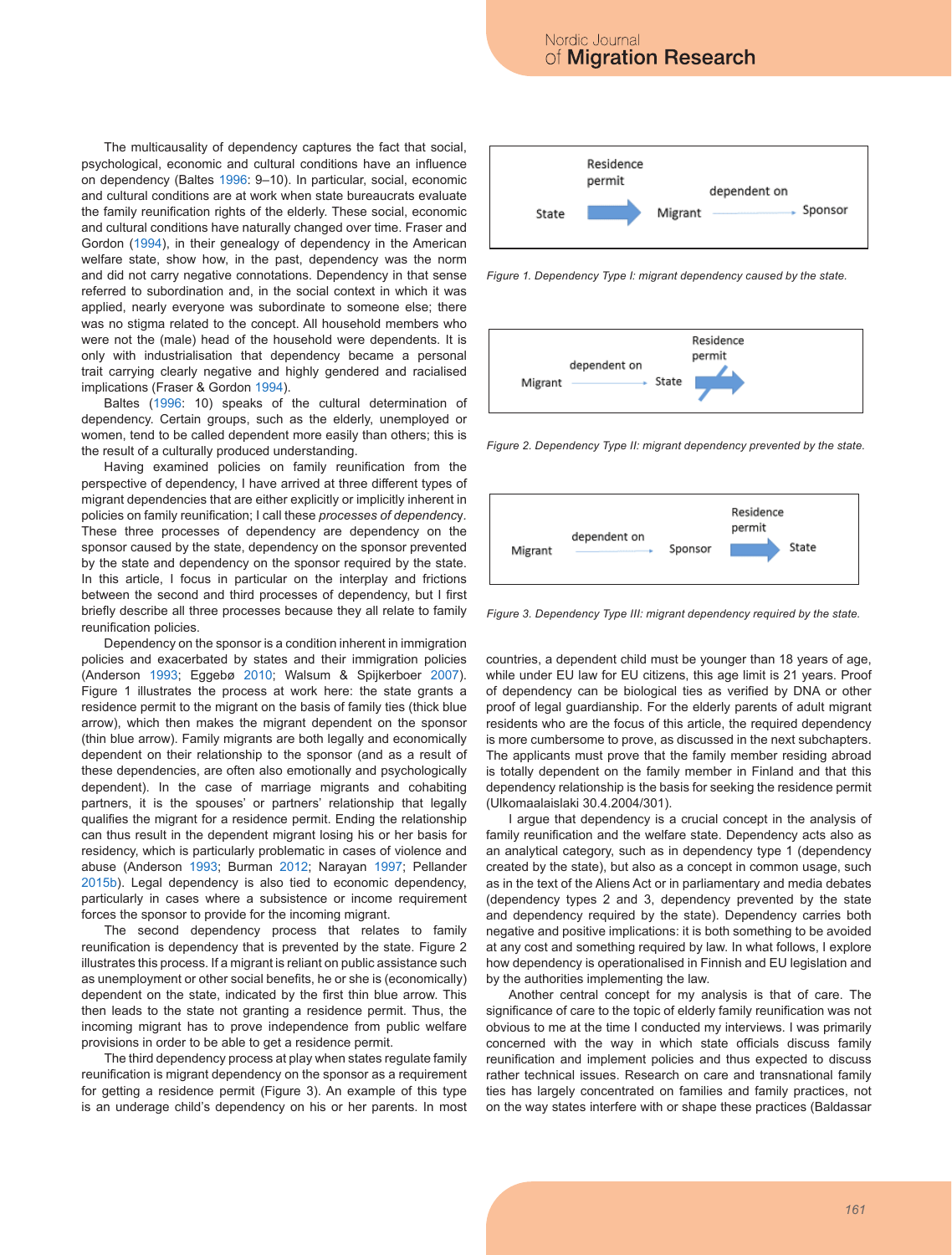2007; Baldassar, Wilding & Baldock 2007; Bryceson & Vuorela 2002; de Bruine *et al.* 2013; Vullnetari & King 2008). Transnational family ties and the regulation of those ties have long been studied as separate issues. Thus, care was not a topic that I set out to analyse; rather, my understanding of its importance grew out of my findings.

Hoppania and Vaittinen (2015) explain how the logic of care disrupts processes of commodification: "It is a logic that recognises the needs of the material body as unpredictable, unlimited and, hence, impossible to fully manage within any given "household", indeed in any economic order." (Hoppania & Vaittinen 2015: 72) Their discussion of a "household full of bodies" (Hoppania & Vaittinen 2015) resonates with the question of whether elderly people can join their families in Finland. Here, it is contested whether the bodies of the elderly people can and should be part of the "household" and whether they qualify for inclusion in the Finnish system that would grant them elderly care. The ailing body in general is generating the need for care (Hoppania *et al.* 2016). Weighing the physical needs and dependencies of the elderly against the financial costs to the welfare system makes the question of family reunion for the elderly an example of the political economy of care (see also Hoppania & Vaittinen 2015; Hoppania *et al.* 2016).

### **Elderly migrants and contested dependency**

In the state's assessment of elderly migrants' qualifications for family reunification, the migrant's dependency on the sponsor plays a similar role as the requirement that marriage migrants demonstrate that their relationship is "real". When assessing relationships, immigration bureaucrats are not interested in whether a person is happy or unhappy in their union, as they do not measure emotions. Nevertheless, immigration legislation has created criteria in order to prove that the motivation for marriage is not to gain entry into the country, and these criteria are often built on the ideals of love marriages.

As in the case of love and family life in marriages, dependency lacks meaning in itself and only becomes apparent through discursive definitions and technical requirements. According to Finnish immigration law, the elderly parent has to prove "total dependency" on the relative living in Finland, making dependency a central element in the assessment of eligibility for a resident permit. In this section, I explore how the requirement that an applicant be dependent on a Finnish family member is used as a tool to restrict the entry of elderly family migrants.

The European Commission's guidance for the application of Directive 2003/86/EC on the right to family reunification problematises the issue of dependency and states that the interpretation of the Court of Justice of the European Union (CJEU) should serve as guidance to Member States (European Commission 2015). However, dependency is not defined very clearly: it is first defined as receiving "legal, financial, emotional or material support" from the sponsor, and it is later stated that dependency is determined by the need for "material support" to meet the applicant's "essential needs". To further complicate the matter, "essential" is undefined.

The implementation guidelines of the FIS have a separate section dealing with the requirement that family members outside the sponsor's immediate family be not merely dependent, but rather "totally dependent" (*täysi riippuvuus*) on the sponsor. The concept of total dependency as laid out in the guidelines is closely linked to temporality, as the immigration office argues that total dependency cannot develop over time. While many would consider it natural that

dependency in old age develops slowly as a person gets older, this is not qualifying in the eyes of the authorities, as it would apply to too many elderly people, many of whom gradually become lessand-less capable of taking care of themselves. The immigration service's guidelines state that in order for the dependency to qualify for family reunification, it needs to set in suddenly. "The ongoing, gradual weakening of health due to ageing is not, however, such a relevant change in circumstances to make it unreasonable to expect that the other family member will continue to live in his or her country of origin." (FIS 2011)

Thus, it does not seem to be the state of health of the presumably dependent family member that is under scrutiny so much as whether the dependency has come about gradually over time. It is therefore relevant when and at what pace dependency occurs – an example of the way in which time plays a central role in the assessment of family ties (on temporality in family reunification, refer also Pellander 2015a).

Another FIS criterion is that no care facilities exist in the applicants' country of origin: if care facilities do exist, even very sick parents will not be granted a residence permit. Information about the existence and quality of care facilities abroad is provided by the Country Information Service (*Maatietopalvelu*) of the FIS. One of my interviews with an immigration officer reveals how the implementation guidelines on dependency are interpreted. The officer stated that if a child has been living in Finland and an elderly parent abroad, they do not form a nuclear family unit. If the parent is in an institution and "has been living under these similar conditions and has been able to live in their home country, then that person is not dependent. She/he has been able to live there alone." (Interviewee 4)

Summarising the definitions given by the EU, by the FIS guidelines and by its staff members, total dependency for the sake of family reunification with an elderly family member seems to mean that a) the person residing in Finland needs to meet that family member's "essential" needs, b) the dependency cannot grow over time but needs to be sudden and c) elderly family members cannot live without the family member who resides in Finland. Meeting all these criteria seems almost impossible, and it becomes quite apparent that in practice, the dependency requirement is a way of making sure that family reunification through this scheme can only be used in some very rare and exceptional cases. In her analysis of the *Senchishak v. Finland* case from the European Court of Human Rights, Askola (2016) argues that the concept of complete dependency "is constructed as both abnormal and extreme. As *Senchishak* demonstrates, entry is possible only for the tiny minority who are on the verge of dying or completely unable to cope on their own."

The fact that immigration of the elderly is so heavily restricted makes it clear that elderly migration is an unwanted form of migration. Baldassar (2007) states that governments restrict parent migration because of the assumption that elderly people will be a burden to the welfare state. She criticises this view for overlooking the fact that the elderly may be not only receiving care but also giving care to others, such as their children and grandchildren (Baldassar 2007: 278). Claims that migrants put a burden on the public economy is a very common trope in immigration debates, even when discussing the migration of those of working age, who can contribute to society as part of the labour force. For family reunification of the elderly, the situation is exacerbated, as they will most likely not be working. Yet, as many scholars show (Baldassar 2007; Deneva 2012; Erel 2012; Treas, 2008), elderly parents often attempt to move in order to give, not receive, care. Yet, even a grandparent who wants to move in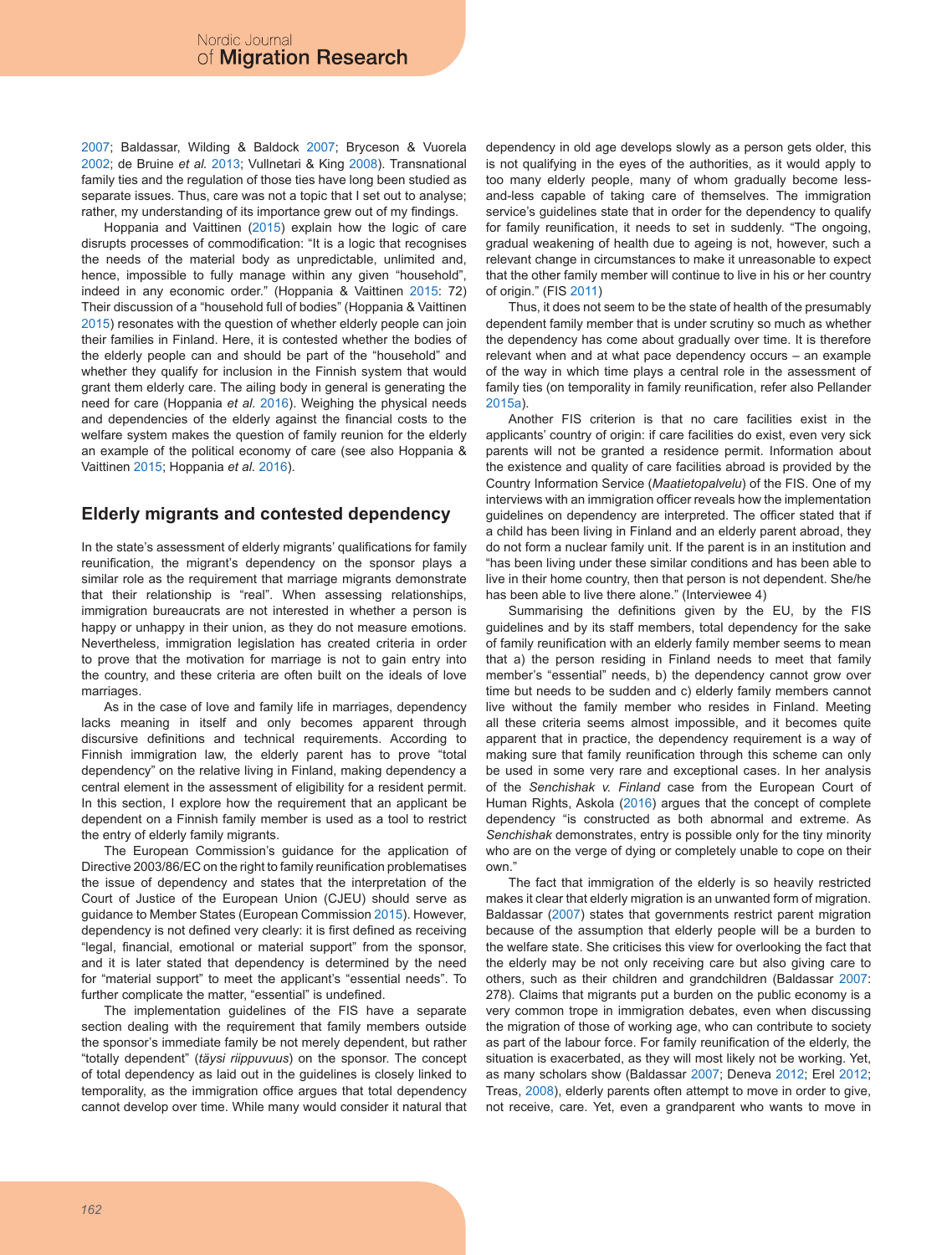order to give care has difficulties convincing the authorities, as the example of a Chinese grandfather in the following section illustrates.

### **Dependency of the elderly: the welfare state**

According to immigration officers, the main reason for Finland's strict provisions for family reunion seems to be the generosity of the residence-based entitlements of the Finnish welfare state. One retired officer of the FIS stated that "[In Finland,] you automatically receive all the social benefits, whether you want it or not, even if you are a foreigner" (Interviewee 2). Foreigners do not receive all Finnish social benefits, and their benefits are tied to their legal status. Yet, this comment shows that the granting of residency rights also confers a certain degree of entitlement to welfare state services, which is a central element of the Finnish and Nordic welfare state systems.

A police officer explained to me that the Finnish healthcare system takes care of "everyone". She compared parent migration from abroad to parent migration within Finland and commented that, even within Finland, it can be difficult to move an elderly parent to the municipality where his or her children live and to access services there. The officer argued that it should not be any easier to move a parent from abroad (Interviewee 5a).

The statements of the interviewed bureaucrats must be understood within the institutional and historical framework of the Nordic welfare state. The history of the Nordic welfare state has been a history of shedding dependencies within the family (Trägårdh 1997). The individual is the unit that is entitled to benefits and taken care of by the state, and features such as the individual taxation of married partners, children's subjective right to day care and financial allowances for students regardless of parental income are all intended to strengthen the individual. This state individualism (Trägårdh 1997) is the perspective from which most Finnish bureaucrats are accustomed to looking at families and family life. Within the state individualistic system, however, immigration regulations require bureaucrats to consider families from the opposite perspective. Instead of strengthening the individual so that he or she can be independent from the family, immigration regulations actually stress dependencies within the family. The result is that strong family dependencies may allow an elderly person to get a residence permit and become entitled to the provisions of the welfare state–which usually aims at dismantling these dependencies.

The regulations requiring that the incoming elderly person be totally dependent on the family member in Finland already selects for people who need assistance, and it is quite likely that even if their children look after them, they would also need professional help. Here, we see a bargaining of dependencies: one dependency makes it possible to enter into another. If the dependency on the sponsor living in Finland is high enough, it is then acceptable to also become part of (and, in some cases, maybe even dependent on) the Finnish welfare system. If a Russian elderly woman can prove that it is not possible for her to live in Russia without the support of her daughter living in Finland, she can get a residence permit. As a resident, she is then entitled to various welfare state services and provisions. But as statistics from FIS show, very few cases of dependent family members outside the immediate family qualify for family reunion. In 2016, FIS issued 175 negative and 44 positive decisions; in 2015, 298 decisions were negative and 50 positive (FIS 2016, 2017).

In 2015, the Finnish media reported widely on the case of a Chinese man who moved to Finland to care for his grandchildren. The man was planning to live in Finland on a worker's permit, saying that he would care for his grandchildren as an employee of his son's family. He was expelled from Finland and banned from entering the Schengen Area for 2 years because his "employer," his own family, was not able to give an accurate account of his working hours, and the FIS did not believe he was actually going to be employed (Kerkelä 2015).

From the perspective of dependency, this case shows the ambivalence of the dependencies at work. The Chinese man was not (yet) dependent on his family in Finland but, on the contrary, was planning to help his family here. His care work would probably have reduced the family's need for public childcare and other assistance. Yet, care work in the family was not seen as a "real" occupation that would have entitled him a residence permit. The officials argued that he was attempting to circumvent immigration regulations by claiming to work for his son and daughter-in-law.

Based on public reaction to the case, a Chinese grandfather applying for a work permit seems to be generally considered an acceptable burden on the welfare state. Online debates sparked by an article on the website of the national daily newspaper *Helsingin Sanomat* included racialised discussion of the expenses incurred by the welfare state due to migration. Commentators depicted the Chinese as hard-working people who more deserve to live in Finland than other migrants. As I show elsewhere, the way in which elderly people's family reunion is publicly debated is highly dependent on the way the applicant is positioned intersectionally in regard to race, religion, class and age (Horsti & Pellander 2014).

When the retired female employee of the FIS recalled family reunion cases she had handled involving the elderly, interestingly, she also mentioned a Chinese grandparent, to whom she did decide to grant a residence permit: "Well I also remember, I gave one Chin- Chinese [laughs] grandmother after long [stresses the word] consideration… But that story somehow seemed so trustworthy that…" (Interviewee 2). Here, it becomes clear that while there are objective immigration criteria that are either fulfilled or not fulfilled, the decision to issue a residence permit also rides on how believable the migrant's narrative is in the eyes of immigration officers. If the person and their narrative are seen as trustworthy, the criteria are apparently evaluated less strictly.

In general, Interviewee 2 found the accounts of applicant families questionable, casting doubt over the families' claims that no care is available in the elderly parent's country of residence. "Of course the daughter or son that's here says there's nobody over there to take care of their parents, and that things there don't work and that it's part of their culture that they care for their parents." (Interviewee 2) This resonates with findings from other scholars in Finland who argue that immigration control creates an atmosphere of constant doubt, which applicants for family reunion must navigate (Fingerroos, Tapaninen & Tiilikainen 2016).

The entanglements of the welfare state and the dependencies of the elderly are taking place at a time when the Finnish welfare state is enacting various policies to actively encourage families to take on additional care responsibilities for their elderly family members (see also Anttonen 2009; Askola 2016; Häikiö, Anttonen & van Aerschot 2011). However, these policies do not extend to transnational family settings.

### **The body and assumptions of care**

In the case of elderly grandparents, the question of care is tied to the question of dependency. Both of these questions, in turn, are linked to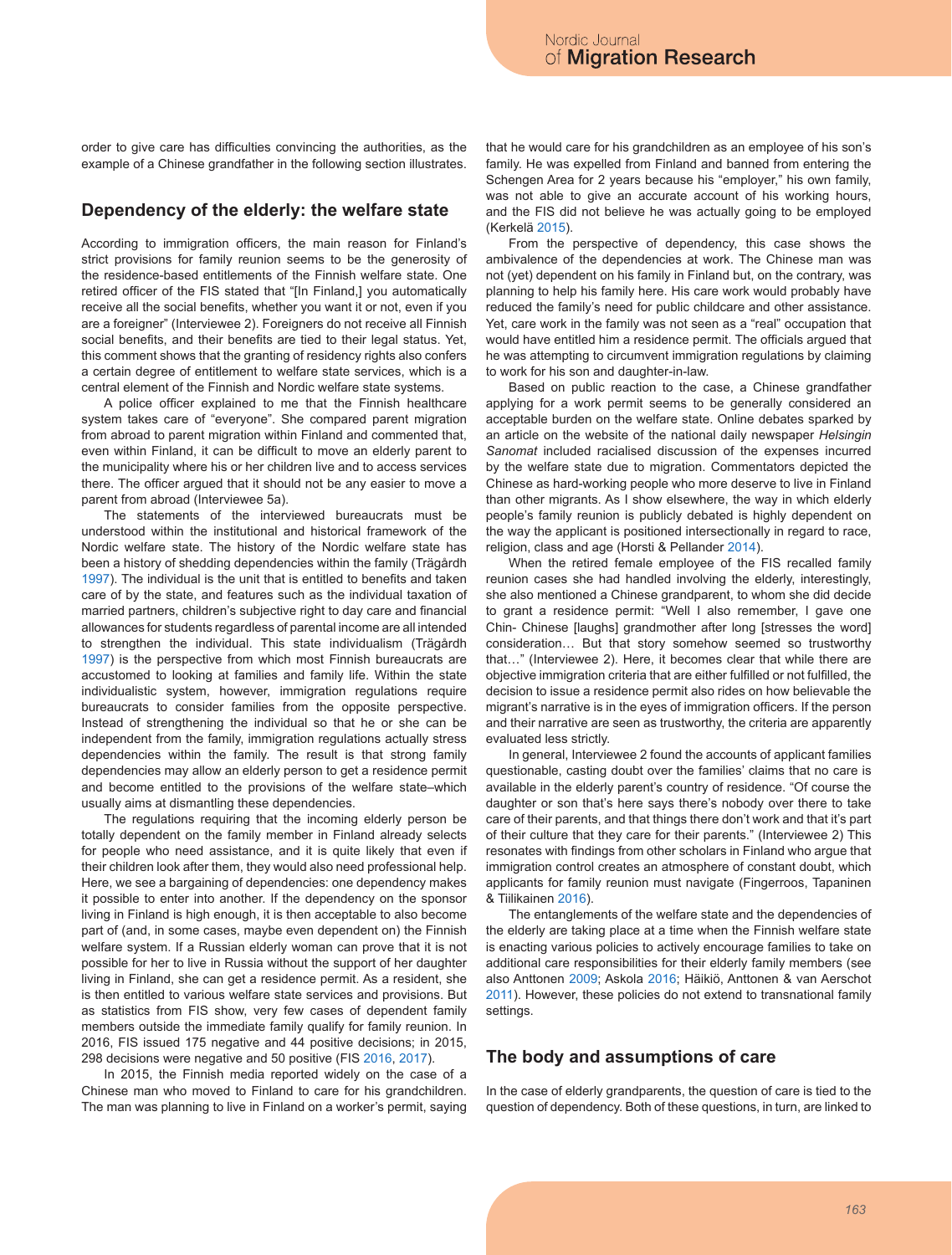the body of the elderly person. When producing proof of dependency, the bodies of elderly family members become material sites of examination (Irni 2010). Bodily functions that deteriorate slowly due to ageing do not allow an elderly person to get a residence permit to live with her or his children in Finland. Thus, it is not the slowly ageing dependent body that gets access, but rather the body that is suddenly left without care, the body that cannot uphold bodily functions without the assistance of others (George 1991). For the elderly in particular, it can be arbitrary and difficult to make a distinction between health impairments that have grown slowly over time and those that have worsened suddenly. Local healthcare professionals and their health assessments of the presumably dependent elderly thus play a vital gatekeeper role in immigration. In this way, the biopolitics of borders (Bendixsen 2018) affects the sick bodies of ageing migrants abroad, making their physical condition a marker of potential inclusion into the Finnish welfare state.

While the dependency requirement in immigration legislation makes the body in need of care a site of bordering practices, access to care in the country of residence from which the elderly person wants to move to Finland is also relevant. Thus, it is not only an assessment of the functions of the body in need of care that is significant but also the amount of care that a certain country can provide. While it seems feasible to assess whether a particular country provides care and assistance for the elderly, the quality and amount of care also merit consideration. How many times a day should a sick and elderly person be seen by healthcare personnel? What level and standard of care available abroad is low enough to allow a sick or elderly person to receive a Finnish residence permit on the basis of family ties?

Immigration officials tend to see elderly people in terms of providing or receiving care, which can be problematic when an elderly person moves to Finland on the basis of marriage. As I show elsewhere, Russian women who were married to Finnish men but shared apartments with their adult children in Finland had their living arrangements used against them in court and by immigration officers (Leinonen & Pellander 2014). The officers and the Helsinki Administrative Court argued that these migrants did not share a family life with their Finnish spouses but rather wanted to be with their children and grandchildren. This family configuration is a new category of the so-called "marriages of convenience" that are targeted by immigration officials. Immigration officers and courts interpret these marriages as a method of circumventing the rather strict requirements for bringing ageing parents into the country. For younger couples, the lack of a shared address is merely interpreted as an absence of shared everyday life, while in the case of elderly couples, living apart leads to suspicion of care-giving or -receiving in a context other than the marriage, making the marriage suspicious and potentially fraudulent.

Elderly people seeking residence permits are not treated equally but rather are affected by bordering mechanisms differently depending on the ways in which they are situated intersectionally (Yuval-Davis 2011). In the majority of cases I have had access to, elderly family members lived with their children due to economic concerns, and the couple was arguing that they could not afford to live on their own. Class, therefore, intersects strongly with age. An elderly couple who cannot afford to live by themselves would live with their children. In the case of Jorma from Finland and Svetlana from Russia (names changed), for instance, which was brought to the Administrative Court in Helsinki, the couple shared the same address with Svetlana's children in Finland. Due to this living arrangement, the authorities doubted the authenticity of the elderly couple's marriage, arguing that Svetlana had used the marriage as a way to live closer to her daughter and granddaughter (Leinonen & Pellander 2014).

The relevance of other family members in Finland for the decisions made by the Immigration Service was also acknowledged by one of my interviewees, who stated that cases in which other family members already live in Finland are examined with a more critical eye and screened especially carefully (Interviewee 7). While in general, the ability of the elderly to move to Finland depends on family members living in Finland, elderly who migrate due to marriage are an exception. In these cases, the existence of other family members influences immigration officials' decisions negatively (see also Leinonen & Pellander 2014).

# **Conclusion**

In this article, I have shown how definitions and contestations of the concept of dependency become part of the bordering practices that affect the lives of transnational families in Finland with elderly family members living abroad.

Familial attachment as a justification for any type of family reunification is evaluated by very concrete and physical criteria. In the case of elderly parents, this means proving that a sudden sickness has created a total dependency on the sponsor in Finland. According to immigration officers, the main motivation for this requirement is to prevent elderly migrants from becoming a burden on the welfare state. The context within which immigration officers operate is therefore highly relevant. In a Nordic welfare state and a system of state individualism, the understanding that family members have a responsibility to care for each other is not very prominent, and communicating this kind of dependency to an immigration officer can be difficult. Ultimately, the immigration officer makes a decision not only regarding the applicant's dependency on the family member in Finland but also on the question of whether the applicant should be entitled to welfare state provisions. The evaluation of the everyday life of family members therefore becomes a bordering process aimed at protecting welfare state expenditures. As Askola (2016) shows, the challenge of migration in old age tends be seen as particular concerns in countries such as Finland that have built an extensive social welfare system, while the demographic challenges of ageing populations is of course shared also by countries that provide less extensive welfare provisions.

I set out three different types of dependencies at play when immigration officials consider elderly family reunification. The immigration of elderly parents is regulated by a combination of the state's attempt to prevent the applicant's dependency on the welfare state with the state's requirement of dependency on a family member. In order to limit public expenditure, the requirement of dependency on the sponsor is set so high that it is difficult for anyone to meet it.

In the case of elderly parents, the question of care is tied to the question of dependency, both of which are linked to the body of the elderly person, which becomes a bordering site. It is not the slowly ageing dependent body that qualifies for residence permits, but the body that is suddenly in need of care and cannot uphold bodily functions without the assistance of others.

When elderly family members apply for family reunification, immigration officers exercise power over transnational family relations by probing intimate details about migrant bodies. Exercising power over transnational family relations is a form of population control (see Foucault 2003: 252–253) that intrudes into the private sphere. Even the biological functions of the sick, elderly body can become subject to immigration regulations and other bordering processes.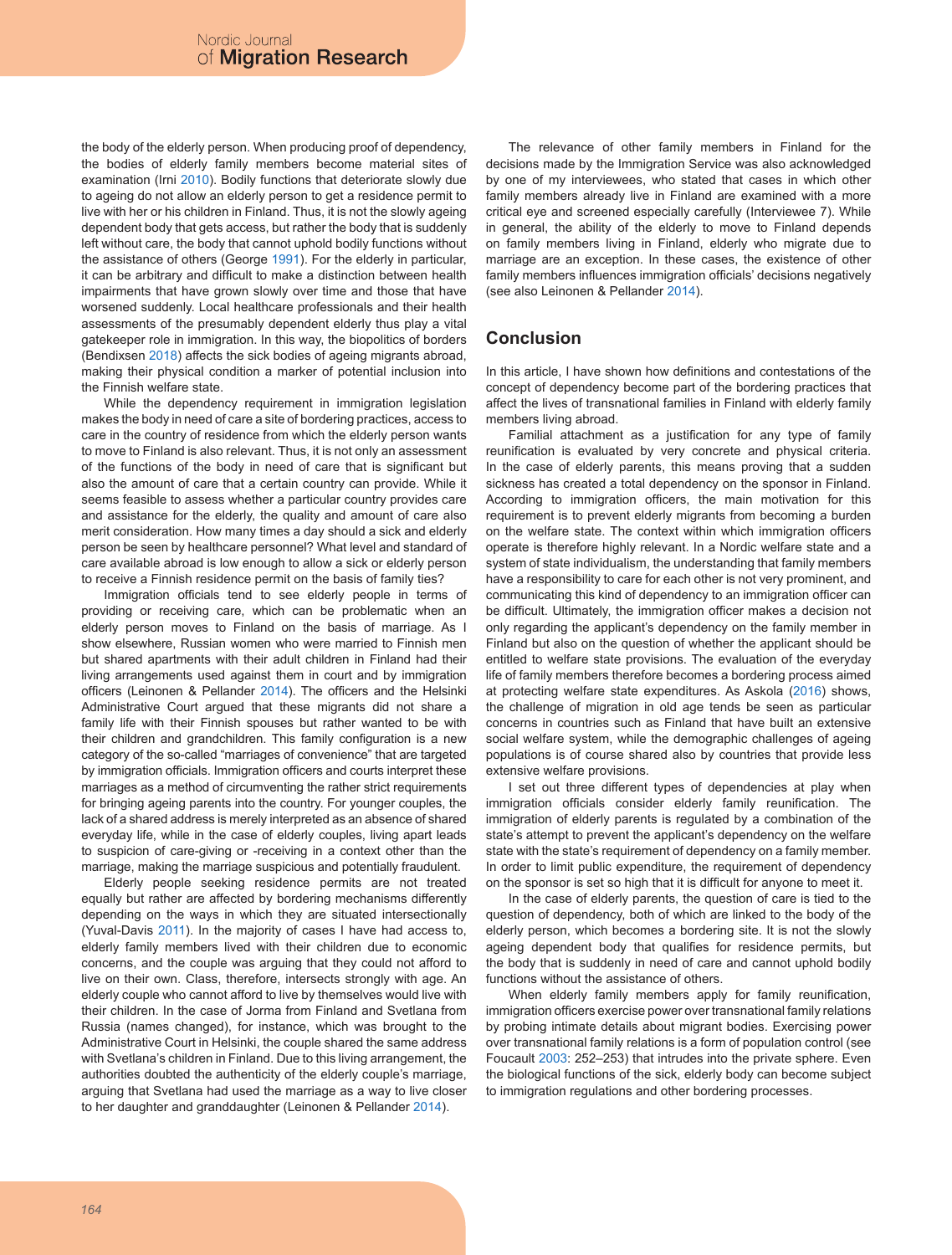All families who apply for family reunion are affected by immigration control in one way or another, as they all need to disclose personal information about their familial ties to the bureaucrats, who act as gatekeepers and decide which types of family life are accepted and which are not. The sick body, the elderly body and the poor body are treated very differently, depending on how they fit into the normative framework set up by immigration authorities. Being sick and elderly are the preconditions for being eligible for family reunion in the first place, while poverty increases the risk of separation if family members cannot afford to travel between countries on tourist visas to see each other. In addition to health status and income, administrative distinctions concerning the right to live with elderly family members based on the citizenship of the sponsor also exist: for EU citizens, reuniting with an ageing parent is easier, while for foreign residents, it is not possible at all.

Even after having received citizenship, naturalised citizens with family members abroad remain subject to bordering practices. Though their own residence status is secure, they remain subject to administrative bordering practices (see Könönen 2018) when it comes to living with and caring for their elderly parents. The administrative practices in legislation may be in conflict with the understandings of the bureaucrats on the ground, who are tasked with implementing these policies. The Nordic welfare state is shaped by state individualism and aims at supporting its individual members in order to help them become more independent from their families. Yet, as this article shows, bordering processes targeted at elderly

#### **References**

- Ackers, L & Dwyer, P 2004, 'Fixed laws, fluid lives: the citizenship status of post-retirement migrants in the European Union', *Ageing and Society*, vol. 24, no. 3, pp. 451-475.
- Anderson, MJ 1993, 'A license to abuse: the impact of conditional status on female immigrants', *The Yale Law Journal*, vol. 102, no. 6, pp. 1401-1430.
- Askola, H 2016, '(No) Migrating for family care in later life: Senchishak v Finland, older parents and family reunification', *European Journal of Migration and Law*, vol. 18, no. 3, pp. 351-372.
- Baldassar, L 2007, 'Transnational families and aged care: the mobility of care and the migrancy of ageing', *Journal of Ethnic and Migration Studies*, vol. 33, no. 2, pp. 275-297.
- Baldassar, L, Wilding, R & Baldock, C 2007, Families Caring across Borders: Migration, Ageing and Transnational Caregiving, Palgrave MacMillan, London.
- Baltes, MM 1996, *The Many Faces of Dependency in Old Age*, Cambridge University Press, Cambridge.
- Baykara-Krumme, H 2013, 'Returning, staying, or both? Mobility patterns among elderly Turkish migrants after retirement', *Transnational Social Review*, vol. 3, no. 1, pp. 11-29.
- Bendixsen, S 2018, 'The politicized biology of irregular migrants: micropractices of control, tactics of everyday life and access to health care', *Nordic Journal of Migration Research*, vol. 8, no. 4.
- Block, L 2016, *Policy Frames on Spousal Migration in Germany. Regulating Membership, Regulating the Family*, Springer, Berlin.
- Burman, M 2012, 'Immigrant women facing male partner violencegender, race and power in Swedish Alien and Criminal Law', *Feminists@ Law*, vol. 2, no. 1, pp. 1-26.
- de Hart, B 2006, 'Introduction: the marriage of convenience in European Immigration Law', *European Journal of Migration and Law*, vol. 8, no. 3, pp. 251-262.

migrants stress on and require dependencies within the family, in direct opposition to the usual norm. Here, immigration regulations turn the ageing body in need of care into a site of bordering practices, practices that are entangled in the structures and normative understandings of the borders of the welfare state.

### **Acknowledgements**

For their helpful comments on earlier versions on this article, I would like to thank Prof. Eithne Luibhéid and the participants of "The Problematization of Family Migration" seminar in Amsterdam; Prof. Pauli Kettunen and the Helsinki Multilayered Borders of Global Security (GLASE) research group; the participants of the Rela-reading group in Helsinki, Sami Torssonen, the editors of *NJMR* as well as the anonymous reviewers.

#### **Notes**

- 1. Parts of this article are based on my doctoral thesis, Gatekeepers of the family: Regulating family migration to Finland, University of Helsinki, Publications of the Faculty of Social Sciences 20 (2016), Political History*.*
- Deneva, N 2012, 'Transnational aging carers: on transformation of kinship and citizenship in the context of migration among Bulgarian Muslims in Spain', *Social Politics*, vol. 19, no. 1, pp. 105- 128.
- Eggebø, H 2010, 'The problem of dependency: immigration, gender, and the welfare state', *Social Politics*, vol. 17, no. 3, pp. 295- 322, DOI:10.1093/sp/jxq013.
- Erel, U 2012, 'Introduction: transnational care in Europe changing formations of citizenship, family, and generation', *Social Politics*, vol. 19, no. 1, pp. 1-14.
- European Commission 2015, *Communication from the Commission to the European Parliament and the Council on Guidance for Application of Directive 2003/86/EC on the Right to Family Reunification*.
- Fingerroos, O, Tapaninen, A-M & Tiilikainen, M (eds.) 2016, *Perheenyhdistmäinen. Kuka saa perheen Suomeen, kuka ei ja miksi?*, Vastapaino, Tampere.
- Finnish Immigration Service 2016, *Myönteiset ja kielteiset ratkaisut ensimmäisiin oleskelulupiin 1.1.2015 - 31.12.2015*, Oleskelulupatilastot, Helsinki.
- Finnish Immigration Service 2017, *Myönteiset ja kielteiset ratkaisut ensimmäisiin oleskelulupiin 1.1.2016 - 31.12.2016*, Oleskelulupatilastot, Helsinki.
- Foucault, M 2003, 'Lecture 11, 17 March 1976', in *Society Must Be Defended: Lectures at the College de France*, Picador Press, New York, pp. 239-264.
- Fraser, N & Gordon, L 1994, 'A genealogy of dependency: tracing a keyword of the US welfare state', *Signs*, vol. 19, no. 2, pp. 309-336.
- Gavanas, A 2013, 'Elderly care puzzles in Stockholm', *Nordic Journal of Migration Research*, vol. 3, no. 2, pp. 63-71.